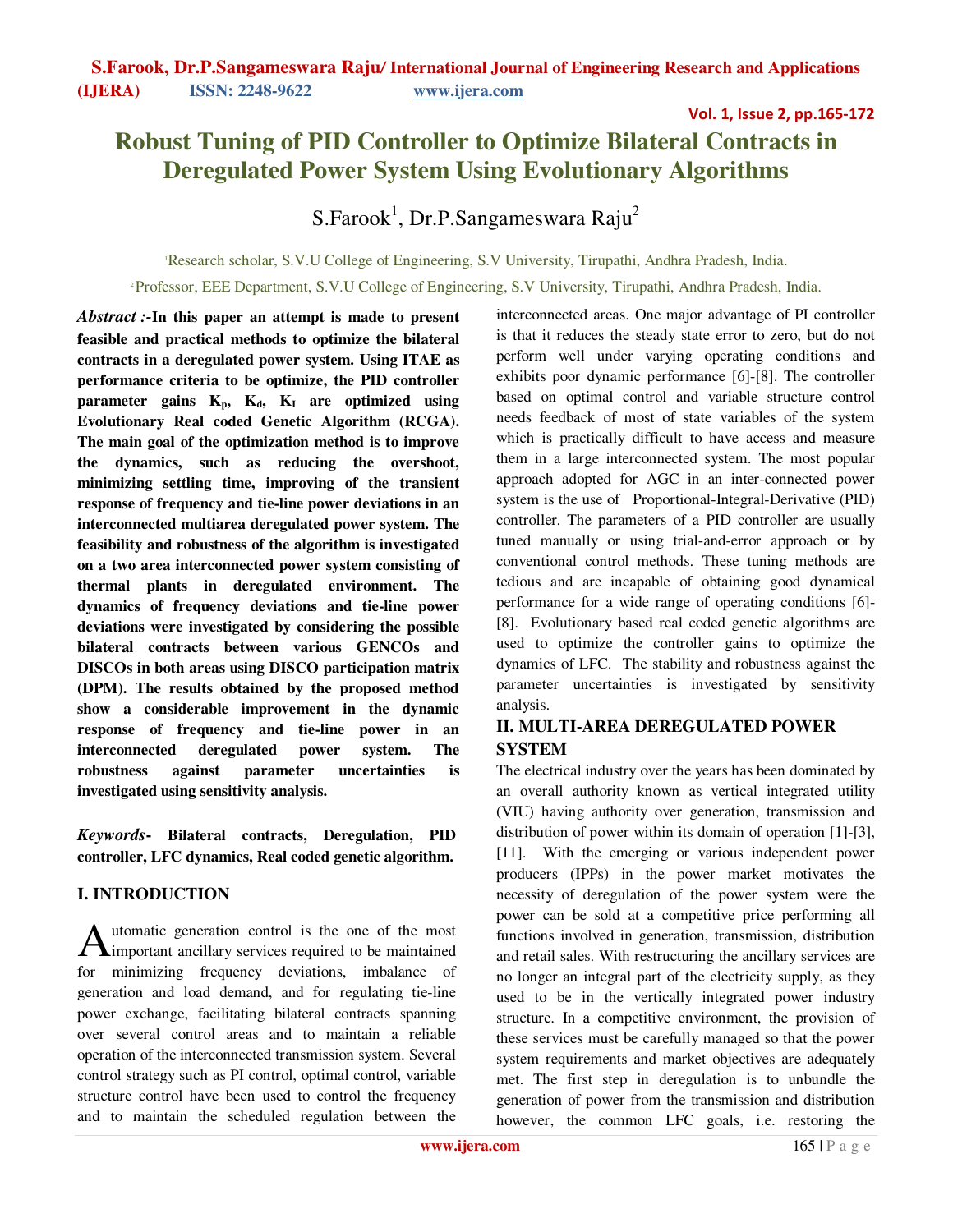frequency and the net interchanges to their desired values for each control area remains same. Thus in a deregulated scenario generation, transmission and distribution is treated as separate entities [1], [6]-[11]. As there are several GENCOs and DISCOs in the deregulated structure, agreements/ contracts should be established between the DISCOs and GENCOs with in the area or with interconnected GENCOs and DISCOs to supply the regulation. The DISCOs have the liberty to contract with any available GENCOs in its own or other areas. Thus, there can be various combinations of the possible contracted scenarios between DISCOs and GENCOs. A DISCO having contracts with GENCOs in another control area are known as "Bilateral transactions" and within same area is known as "POOL transactions". The concept of DISCO Participation Matrix (DPM) [1], [2], [11] is introduced to express these possible contracts in the generalized model. DPM is a matrix with the number of rows equal to the number of GENCOs and the number of columns equal to the number of DISCOs in the overall system. The entities of DPM are represented by the contract participation factor *(cpfij)* which corresponds to the fraction of total load contracted by any DISCO<sub>j</sub> towards any GENCO<sub>i</sub>:



Figure.1. Block diagram representation of two area **Deregulated** power system

$$
DPM = [cpf11 cpf12 cpf1j ... cpf1n cpf21 cpf22 cpf2j ... cpf2n cpf11 cpf12 cpf1j ... cpfin \n... ... ...
$$
\n
$$
cpfn1 cpfn2 cpfn3 ... cpfnn ] (1)
$$

The sum of all entries in each column of DPM is unity.

$$
\sum_{i} cpf_{ij} = 1 \tag{2}
$$

Vol. 1, Issue 2, pp.165-172

Under steady state the power equations in deregulated environment are,

$$
\Delta P_{\rm d} = \Delta P_{\rm LOC\,i} + \Delta P_{\rm UC\,i} \tag{3}
$$

Where 
$$
\Delta P_{LOC} = \sum \Delta P_{LC i}
$$
 (4)

The scheduled contracted power exchange is given by:

$$
\Delta P_{tie12}^{scheduled} = (Demand of DISCOs in area2 from\nGENCOs In area1) - (Demand of DISCOs\nin area1 from GENCOs in area2) (5)
$$

The actual power exchanged in Tie-line is given by:

$$
\Delta P_{tie12}^{actual} = \frac{2\pi T 12}{S} \left( \Delta f_1 - \Delta f_2 \right) \tag{6}
$$

At any time the tie-line power error is given by:

$$
\Delta P_{tie12}^{Error} = \Delta P_{tie12}^{actual} - \Delta P_{tie12}^{scheduled} \tag{7}
$$

 $\Delta P_{tie12}^{Error}$  vanishes in the steady-state as the actual tie-line power flow reaches the scheduled power flow. This error signal is used to generate the respective ACE signals as in the traditional scenario:

$$
ACE1 = B1 \Delta f1 + \Delta P_{tie12}^{Error}
$$
 (8)

$$
ACE2 = B2 \Delta f2 + a12 * 4 Ptie12Error
$$
 (9)

Where  $a_{12}=-P_{r1}/P_{r2}$ 

The total power supplied by  $i<sup>th</sup>$  GENCO is given by:

$$
\Delta P_{gki} = \Delta P_{mki} + apf_{ki} \sum \Delta P_{UC\ i} \tag{10}
$$

Where 
$$
\Delta P_{mki} = \sum_{j=i}^{N} cp f_{ij} \Delta P_{Lcj}
$$
 (11)

 $\Delta P_{gki}$  is the desired total power generation of a GENCO<sub>*i*</sub> in area *k* and must track the contracted and un-contracted demands of the DISCOs in contract with it in the steady state.

### **III. PID CONTROLLER FOR AGC**

In AGC the conventional control strategy such as Proportional-integral control provides zero steady state deviation, but it exhibits poor dynamic response of frequency and tie-line power in an interconnected power system [6], [7]. Also the designing of state feedback controller based on optimal control theory and variable structure control for improving the performance of load frequency problem is a complex task as it is difficult to measure and have access to most of the state variables of the system and hence such controllers are not practical for a large interconnected power system [7]. The most popular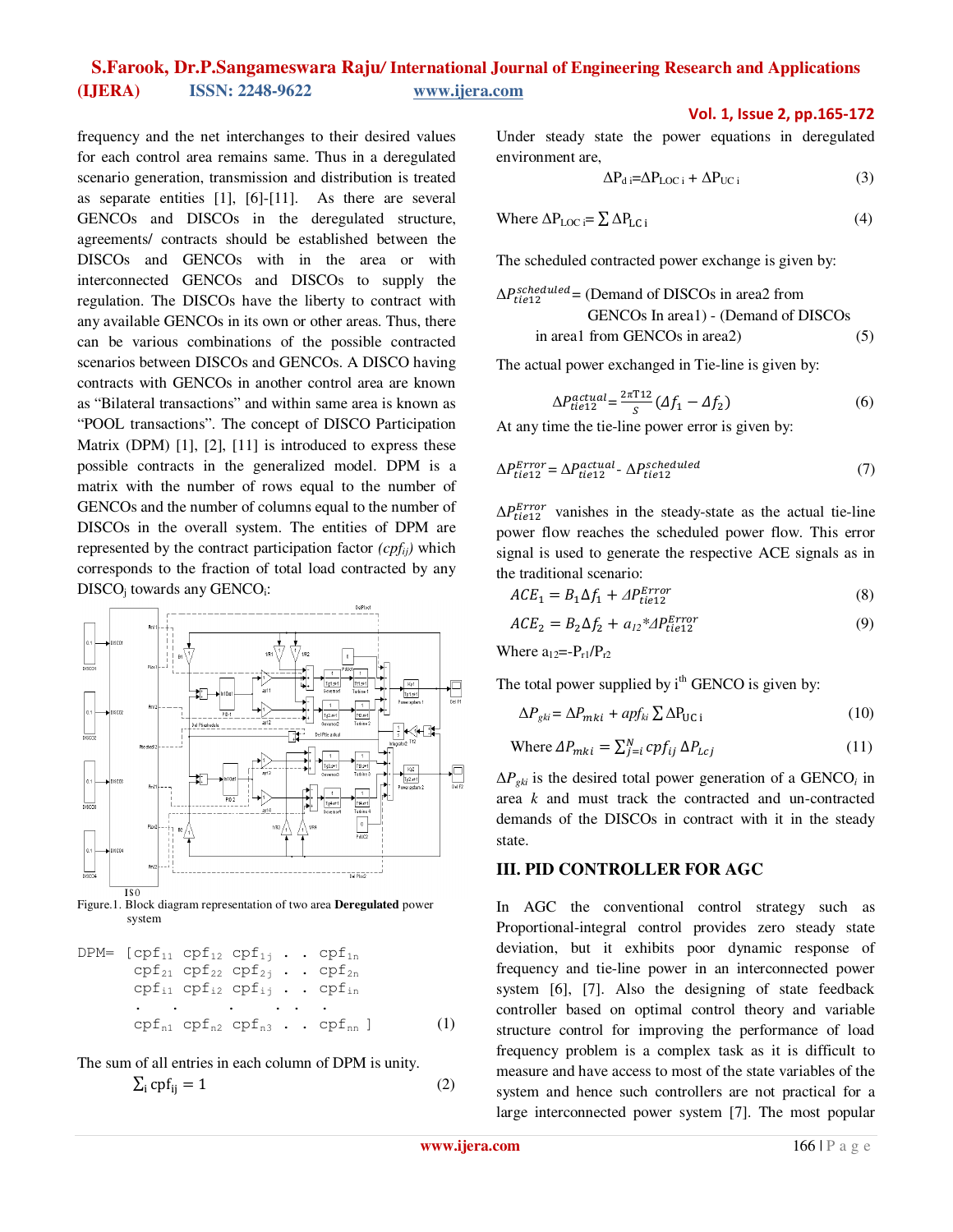approach adopted for AGC in an inter-connected power system is the use of Proportional-Integral-Derivative (PID) controller [7]. In LFC problem the frequency deviations and the deviations in the tie-line are weighted together as a linear combination to a single variable called the Area control error (ACE), and is used as a control signal that applies to governor set point in each area. By taking ACE as the system output, the control vector for a conventional PID controller is given by:

$$
U_i = -\left[K_{pi}ACE_i + K_{li}\int ACE_i dt + K_{di}\frac{d(ACE_i)}{dt}\right]
$$
 (12)

Where  $K_p$ ,  $K_d$ ,  $K_l$  are the proportional, derivative and integral gains of PID controller. It is well known that the conventional method to tune gains of PID controller with numerical analyses is tedious and time consuming. In this strategy, using ITAE as a performance criterion to be optimize the conventional PID gains are tuned using Real coded Genetic algorithms to improve the dynamics of LFC in a deregulated power system.

## **IV. EVOLUTIONARY ALGORITHMS**

In traditional approach sequential optimization, several iterations are required to determine the optimal parameters for an objective function to be optimized. When the number of parameters to be optimize is large the classical techniques requires large number of iterations and computation time [5]. The evolutionary algorithms such as Genetic algorithms emerges as an alternative for optimizing the controller gains of a multiarea AGC system more effectively than the traditional methods [9].

#### *1. Real Coded Genetic algorithm*

Genetic algorithm (GA) is an optimization method based on the mechanics of natural selection. In nature, weak and unfit species within their environment are faced with extinction by natural selection. The strong ones have greater opportunity to pass their genes to future generations. In the long run, species carrying the correct combination in their genes become dominant in their population. Sometimes, during the slow process of evolution, random changes may occur in genes. If these changes provide additional advantages in the challenge for survival, new species evolve from the old ones. Unsuccessful changes are eliminated by natural selection. In real-coded genetic algorithm (RCGA), a solution is directly represented as a vector of real parameter decision variables, representation of the solutions very close to the natural formulation of the problem [4], [9]. The use of floating-point numbers in the GA representation has a number of advantages over binary encoding. The efficiency of the GA gets increased as there is no need to encode/decode the solution variables into the binary type.

Vol. 1, Issue 2, pp.165-172

#### *1.1 Chromosome structure*

In GA terminology, a solution vector known as an individual or a chromosome. Chromosomes are made of discrete units called genes. Each gene controls one or more features of the chromosome [9]. The chromosome consisting of PID parameters in both areas is modeled as its genes.

|   | Kiı | Kdı | $n_{\rm o}$<br>к | $\mathrm{Ki}_2$ | ٢d, |
|---|-----|-----|------------------|-----------------|-----|
| . |     |     |                  |                 |     |

Fig 2: Chromosome structure

#### *1.2 Fitness-Objective function evaluation*

The objective here is to minimize the deviation in the frequency and the deviation in the tie line power flows and these variations are weighted together as a single variable called the ACE. The fitness function is taken as the Integral of time multiplied absolute value (ITAE) of ACE [1], [2]. An optional penalty term is added to take care of the transient response specifications viz. settling time, over shoots, etc. Integral of time multiplied absolute value of the Error (ITAE), is given by:

$$
ITAE = \int_{0}^{T \sin t} |e(t)| dt
$$
 (13)

Where  $e(t)$ = error considered.

The fitness function to be minimized is given by:

$$
J = \int_{0}^{T \sin} \left( \beta_1 \left| \Delta f_1 \right| + \beta_2 \left| \Delta f_2 \right| + \left| \Delta P_{Tie12}^{Error} \right| \right) dt + FD
$$
\n(14)

Where FD=
$$
\alpha_1
$$
OS+ $\alpha_2$ TS (15)

Where Overshoot (OS) and settling time (TS) for 2% band of frequency deviation in both areas is considered for evaluation of the FD [10].

#### *1.3 Selection*

Selection is a method of selecting an individual which will survive and move on to the next generation based on the fitness function from a population of individuals in a genetic algorithm. In this paper tournament selection is adopted for selection [4], [8], [9]. The basic idea of tournament selection scheme is to select a group of individuals randomly from the population. The individuals in this group are then compared with each other, with the fittest among the group becoming the selected individual.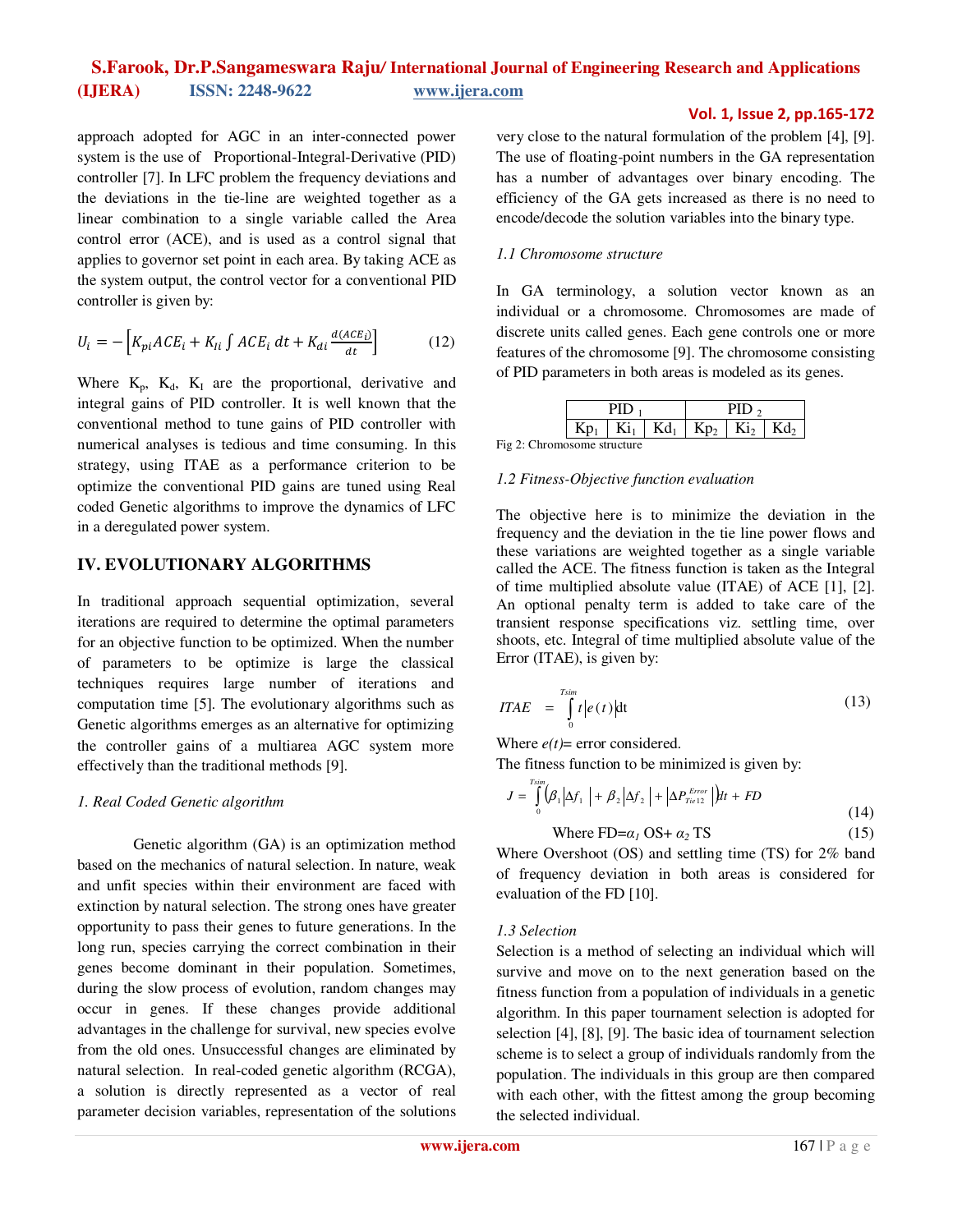#### *1.4 Crossover*

The crossover operation is also called recombination. This operator manipulates a pair of individuals (called parents) to produce two new individuals (called offspring or children) by exchanging corresponding segments from the parents' coding [9], [11]. In this paper simple arithmetic crossover is adopted.

#### *1.5 Mutation*

By modifying one or more of the gene values of an existing individual, mutation creates new individuals and thus increases the variability of the population [9]. In the proposed work Uniform mutation is adopted.

#### *1.6 Elitism*

Elitism is a technique to preserve and use previously found best solutions in subsequent generations of EA [7], [9]. In an elitist EA, the population's best solutions cannot degrade with generation.

*2. Pseudo code for the proposed RCGA* 

#### *Step 1: Initialization*

Set gen=1. Randomly generate N solutions to form the first population,  $P_{initial}$ . Evaluate the fitness of solutions in Pinitial. Initialize the probabilities of crossover *(pc)* and mutation (*pm*).

*While (gen* ≤ *Max number of generations)* 

*Step 2: Selection* 

Select the individuals, called *parents* that contribute to the population at the next generation. In the proposed GA tournament selection is used.

*Step 3: Crossover* 

Generate an offspring population Child,

#### *if pc >rand,*

3.1. Choose one best solutions x from  $P<sub>initial</sub>$  based on the fitness values and random solution y from the population for crossover operation.

3.2. Using a crossover operator, generate offspring and add them back into the population.

| Child <sub>1</sub> = r parent <sub>1</sub> + $(1 - r)$ parent <sub>2</sub> ;   |
|--------------------------------------------------------------------------------|
| Child <sub>2</sub> = $r$ parent <sub>2</sub> + $(1 - r)$ parent <sub>1</sub> ; |
| end if                                                                         |
| Step 4: Mutation                                                               |

Mutation alters an individual, parent, to produce a single new individual, child.

*if pm >rand,* 

Mutate the selected solution with a predefined mutation rate.

*end if* 

```
Step 5: Fitness assignment
```
#### Vol. 1, Issue 2, pp.165-172

The fitness function defined by Eqs. (14) is minimized for the feasible solution

#### *Step 6: Elitism*

The selected number of Elite solutions (best solutions) is preserved in subsequent generations in the population.

*Step 7: stopping criterion* 

If the maximum number of generations has reached then terminate the search and return to the current population, else, set gen=gen+1and go to Step 2.

#### *end while*

The values of GA operator used for optimization is presented in appendix B.

#### **V. SIMULATION**

To investigate the performance of the proposed RCGA, a two area power system consisting of two GENCOs and two DISCOs in each area is simulated by considering a load demand of 0.1puMW contracted by GENCOs in each area. The concept of a "*DISCO participation matrix*" (DPM) is used for the simulation of contracts between GENCOs and DISCOs. In a Restructured AGC system, a DISCO asks/demands a particular GENCO or GENCOs within the area or from the interconnected area for load power. Thus, as a particular set of GENCOs are supposed to follow the load demanded by a DISCO, information signals must flow from a DISCO to a particular GENCO specifying corresponding demands. The demands are specified by *contract participation factors* and the pu MW load of a DISCO. These signals will carry information as to which GENCO has to follow a load demanded by which DISCO. The simulation is done in MATLAB/SIMULINK platform and the power system parameters used in [1] is used for simulation and were presented in appendix A.

The GENCOs in each area participates in ACE defined by the following *apfs:*

| $apf_1 = 0.75;$         | $apf_3 = 0.5;$             |
|-------------------------|----------------------------|
| $apf_2 = 1-apf_1=0.25;$ | $apf_4 = 1 - apf_3 = 0.5;$ |

#### *1. Scenario I: Bilateral transactions*

In this scenario, DISCOs have the freedom to have a contract with any GENCO in their or another areas. Consider that all the DISCOs contract with the available GENCOs for power as per following DPM. All GENCOs participate in the LFC task. It is assumed that a large step load 0.1 pu is demanded by each DISCOs in areas 1 and 2.

```
DPM=[ 0.4 0.25 0.0 0.3
       0.3 0.25 0.0 0.0
       0.1 0.25 0.5 0.7
      0.2 0.25 0.5 0.0];
```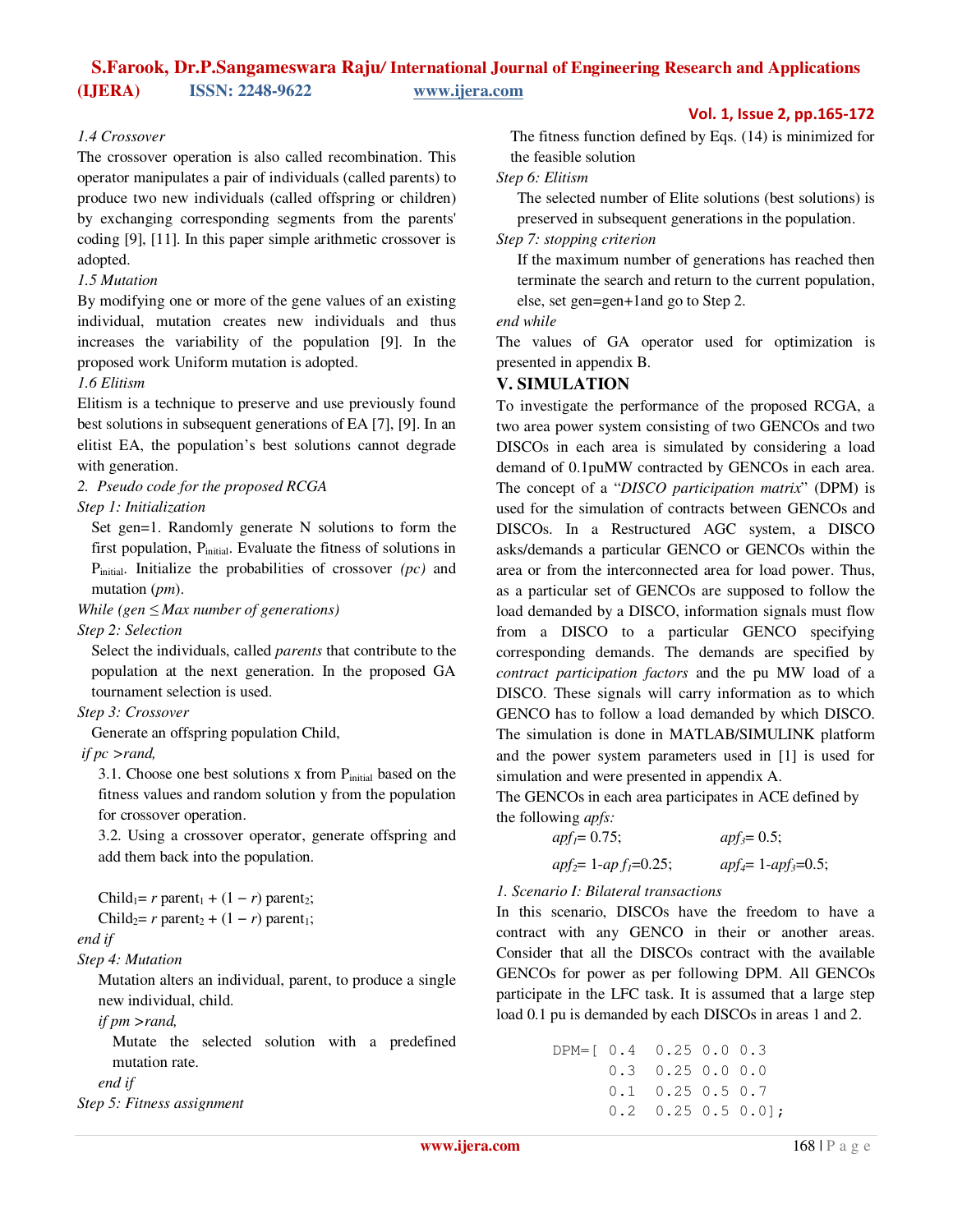The frequency deviations of two areas, GENCOs power generation, Tie-line power flow and Area control error for the given operating conditions is depicted in Fig.3 to Fig.7:



Fig.3: Frequency deviation in Area 1 and Area 2



Fig.4: Tie line power  $\Delta P_{\text{tid 12- Scheduled}}$ 

The bilateral contracts existing between GENCOs and DISCOs of area 1 and area 2, the tie-line power converges to a steady state value of  $\Delta P_{\text{tie}12\text{-schedule}}$  =-0.05 puMW.







From simulation results shown in Fig.5 and Fig. 6, in steady state the total generation should match the total demand contracted by the DISCOs, Thus the generation in area 1 and area 2 converges to:

 $ΔP<sub>g1-1</sub> = 0.095 pu MW,  $ΔP<sub>g2-1</sub> = 0.055 pu MW$$ 

 $\Delta P_{g3-2}$ = 0.155 pu MW,  $\Delta P_{g4-2}$ = 0.095 pu MW

Total Load=0.1x4=.4 pu MW

Total Generation=0.095+0.055+0.155+0.095=0.4 pu MW



Fig.7: Area Control Error in Area 1 and Area 2

#### *2. Scenario II: Contract violation*

It may happen that a DISCO violates a contract by demanding more power than that specified in the contract. This un-contracted power must be supplied by the GENCOs in the same area as the DISCO. Consider scenario I with a modification that DISCOs in area 1 demands additional 0.05 pu MW of un-contracted power in excess. Let  $\Delta P_{\text{L},uc1}$ =0.05pu. This excess power should be supplied by GENCOs in area 1 and the generation in area 2 remain unchanged. The frequency and Tie-line deviations, power generated by GENCOs and Area control error were depicted in Fig: 8 to Fig. 12:

**www.ijera.com** 169 | P a g e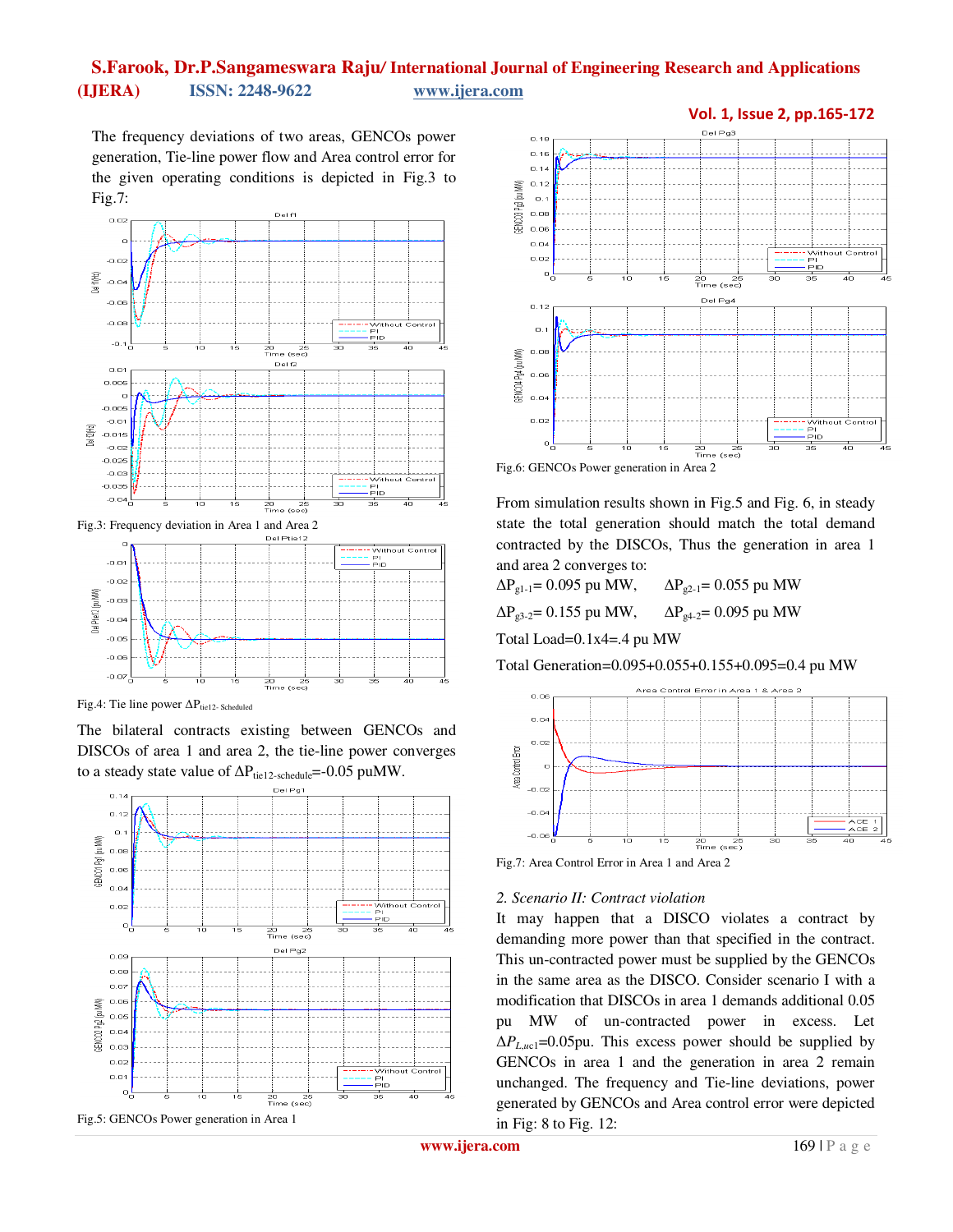

Fig.8: Frequency deviation in Area 1 and Area 2



Fig.9: Tie line power ∆P<sub>tie12- Scheduled</sub>

The bilateral contracts existing between GENCOs and DISCOs of area 1 and area 2, the tie-line power converges to a steady state value of  $\Delta P_{\text{tie}12\text{-schedule}}$  =-0.05 puMW.



Fig.10: GENCOs Power generation in Area 1



From simulation results shown in Fig.10 and Fig.11, in steady state the total generation should match the total demand contracted by the DISCOs, Thus the generation in area 1 and area 2 converges to:

| $\Delta P_{\text{gl-1}} = 0.1325$ pu MW, | $\Delta P_{\text{g2-1}} = 0.0675$ pu MW |
|------------------------------------------|-----------------------------------------|
| $\Delta P_{g3-2}$ = 0.1550 pu MW,        | $\Delta P_{g4-2}$ = 0.0950 pu MW        |

Total Load=0.1x4+0.05=0.45 pu MW

Total Generation=0.1325+0.0675+0.155+0.095=0.45pu MW





#### **VI. ROBUSTNESS ANALYSIS**

The effectiveness and robustness of controller against parameter uncertainties is investigated by varying the nominal values of PID controller obtained by real coded genetic algorithm from −10% to 10%. The corresponding variations in frequency deviations and Tie-line power dynamics applied for the scenario I were shown in Fig: 13- Fig 14.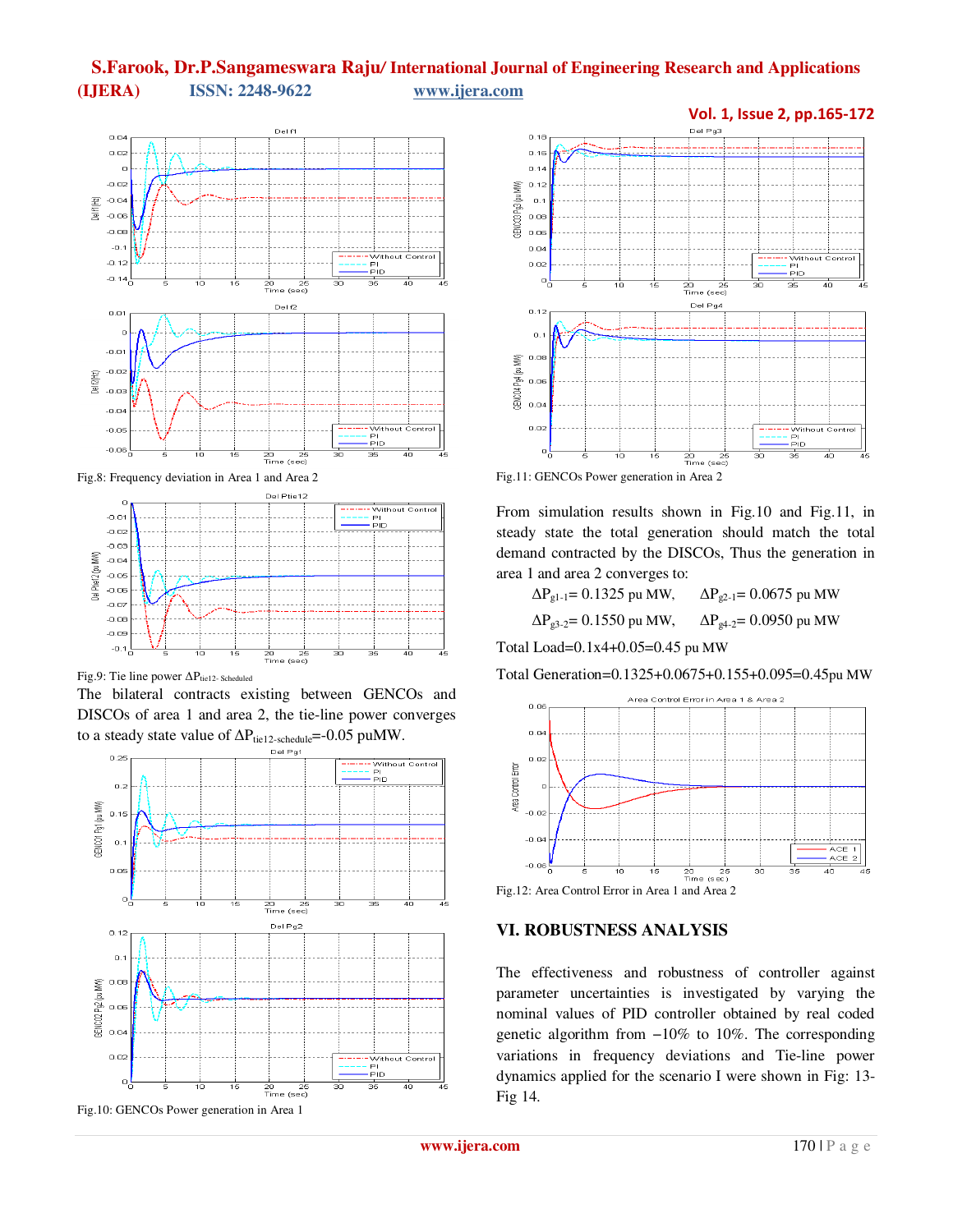

Fig.13: Frequency deviation with parameter variation in Area 1 and Area 2



Fig.14: Tie-line power deviation with parameter variation

The variations in frequency deviations and Tie-line power dynamics to parameter variations applied for the scenario II were shown in Fig: 15-Fig 16.



Fig.15: Frequency deviation with parameter variation in Area 1 and Area 2



Vol. 1, Issue 2, pp.165-172

## **VII. RESULTS AND DISCUSSIONS**

For the two area restructured power system considered, the dynamic response for various operating conditions were analyzed by simulating the Bilateral contracts between the GENCOs and DISCOs. The gains of PID controller is tuned using real coded genetic algorithm, the values obtained for different operating conditions were tabulated in table 1

| Table 1: PID parameters obtained by RCGA for different operating |  |  |
|------------------------------------------------------------------|--|--|
| conditions                                                       |  |  |

| Scenario    | PID in Area I |           |           | PID in Area II |           |           |
|-------------|---------------|-----------|-----------|----------------|-----------|-----------|
|             | $K_{p1}$      | $K_{i1}$  | $K_{d1}$  | $K_{p2}$       | $K_{i2}$  | $K_{d2}$  |
| Scenario I  | $-1.4252$     | $-0.0399$ | $-2.2993$ | $-2.0368$      | $-0.0083$ | $-3.6182$ |
| Scenario II | $-0.9070$     | $-0.2905$ | $-1.3212$ | $-1.1245$      | $-0.3120$ |           |

The convergence characteristic of the objective function given in Eq. (14) with the algorithm is shown in Fig. 17.



Fig.17. Convergence characteristic of the objective function

### **VIII. CONCLUSIONS**

The dynamic responses obtained for various operating conditions were obtained. PID controller parameters obtained by real coded genetic algorithm have resulted in an appreciable reduction in magnitude of overshoot, converging to steady state without much oscillation and within convincible settling time for  $\Delta f_1$ ,  $\Delta f_2$ , and  $\Delta P_{\text{tie}12}$ . The robustness analysis to investigate the sensitivity of the controller against the parameter uncertainty shows stable dynamics for frequency and tie-line deviations. From the convergence characteristics it is inferred that the proposed algorithm converges with in less number of iterations. The simulation results show that the Evolutionary RCGA- based tuning of load frequency controllers are superior in all aspects.

Fig.16: Tie-line power deviation with parameter variation